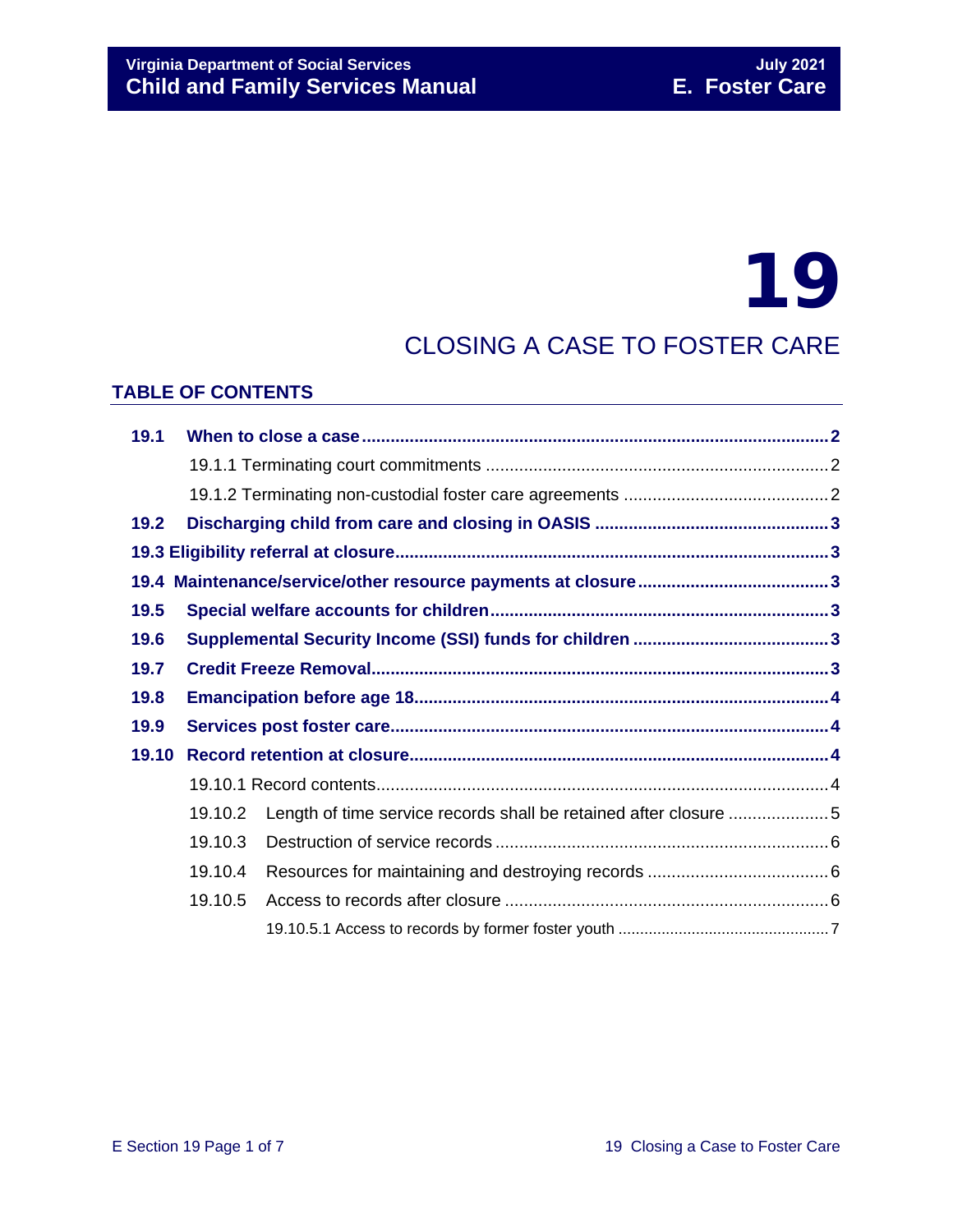# 19 CLOSING A CASE TO FOSTER CARE

# <span id="page-1-0"></span>**19.1 When to close a case**

# <span id="page-1-1"></span>**19.1.1 Terminating court commitments**

Court commitments are terminated through court order when:

- Parents/prior custodians, relatives, or the local department of social services (LDSS) petition the court requesting termination and the court transfers custody.
- The court terminates custody at the time of a dispositional or other hearing (§ [16.1-282\)](https://law.lis.virginia.gov/vacode/16.1-282/).

#### <span id="page-1-2"></span>**19.1.2 Terminating non-custodial foster care agreements**

- Non-custodial foster care agreements are terminated at the request of the parent/prior custodian or guardian.
- If the court previously approved the non-custodial foster care agreement, termination of the agreement is not effective until the judge agrees to and documents the termination of the agreement.
- The LDSS may petition the court for custody should the agency disagree with the request for return of the child.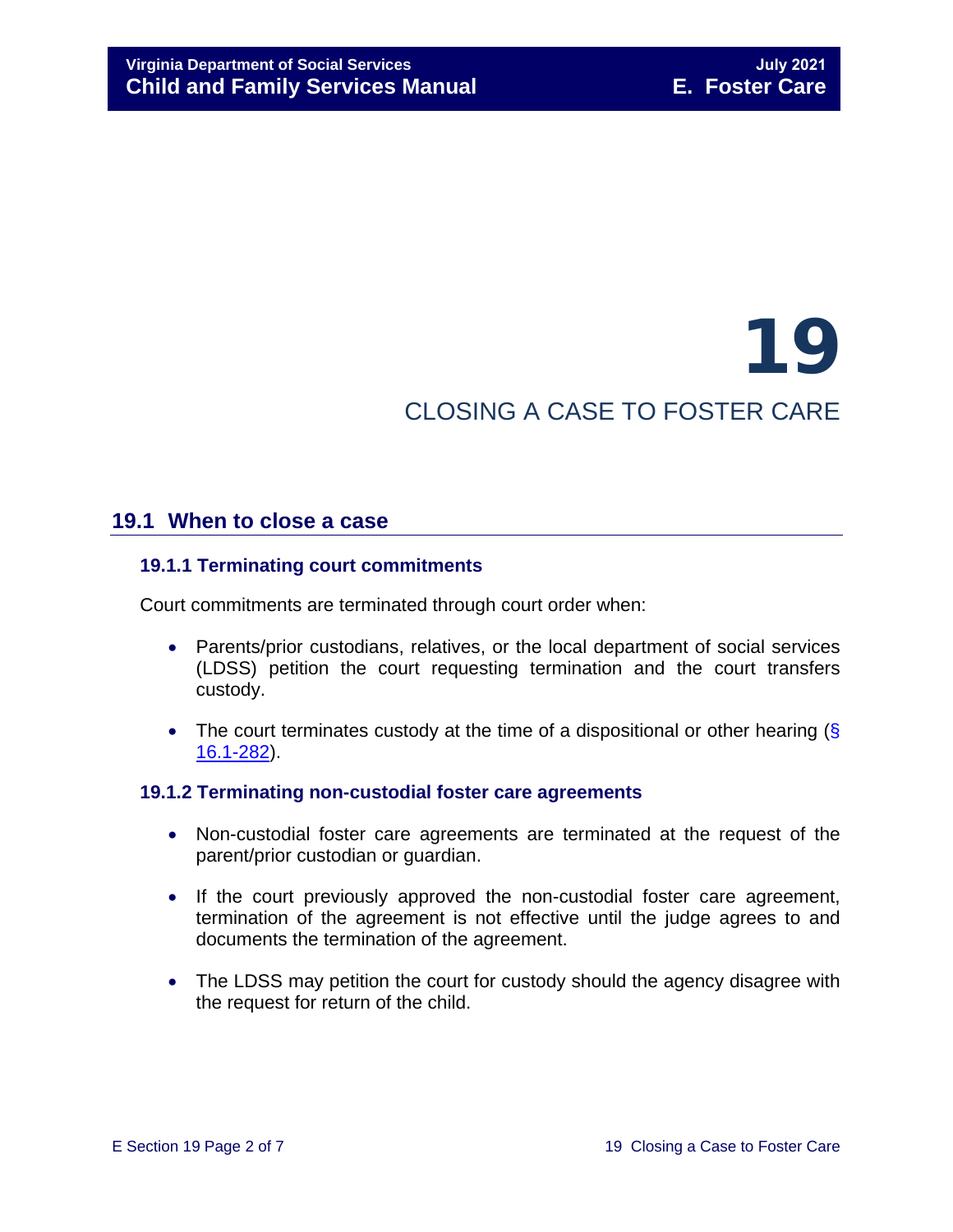# <span id="page-2-0"></span>**19.2 Discharging child from care and closing in OASIS**

The foster care case shall be closed in OASIS **within five (5) business days** after the child leaves the care of the LDSS. Failure to enter this date **within five (5) business days** will lead to an AFCARS error. If the family is still receiving services from the LDSS, the worker will need to change the AFCARS case type from foster care to the appropriate case type.

# <span id="page-2-1"></span>**19.3 Eligibility referral at closure**

The service worker shall notify the eligibility worker immediately in writing that the child is no longer in the care of the LDSS and the date of discharge.

# <span id="page-2-2"></span>**19.4 Maintenance/service/other resource payments at closure**

All maintenance payments shall be terminated by the service worker once the child leaves care. Service payments for services that will not continue after the child returns home shall be terminated. If the child is receiving Social Security, SSI, or other benefits, the worker shall inform the source of the benefits about the change in placement and provide the new address of the child.

# <span id="page-2-3"></span>**19.5 Special welfare accounts for children**

When a child leaves foster care, all funds in the special welfare account received from SSA shall be returned to the Social Security Administration, including SSA/SSI savings, other investments, and interest earned on the funds.

If the child in foster care has remaining unspent funds other than saved SSA/SSI benefits upon leaving custody of the LDSS, they shall be paid to the child or the parent or guardian, in accordance with  $\S$  [63.2-314](https://law.lis.virginia.gov/vacode/63.2-314/) Code of Virginia.

# <span id="page-2-4"></span>**19.6 Supplemental Security Income (SSI) funds for children**

As representative payee, when a child leaves foster care, the LDSS shall inform the local Social Security Administration (SSA) office immediately of the change. It shall return any accumulated SSI funds and interests earned on the funds to SSA. SSA will disperse the accumulated SSI funds to the next payee for the child. All accumulated funds belong to the child.

# <span id="page-2-5"></span>**19.7 Credit Freeze Removal**

The LDSS shall request the removal of the credit freeze upon

- The child's removal from foster care.
- The child's request, if the child is 16 years of age or older.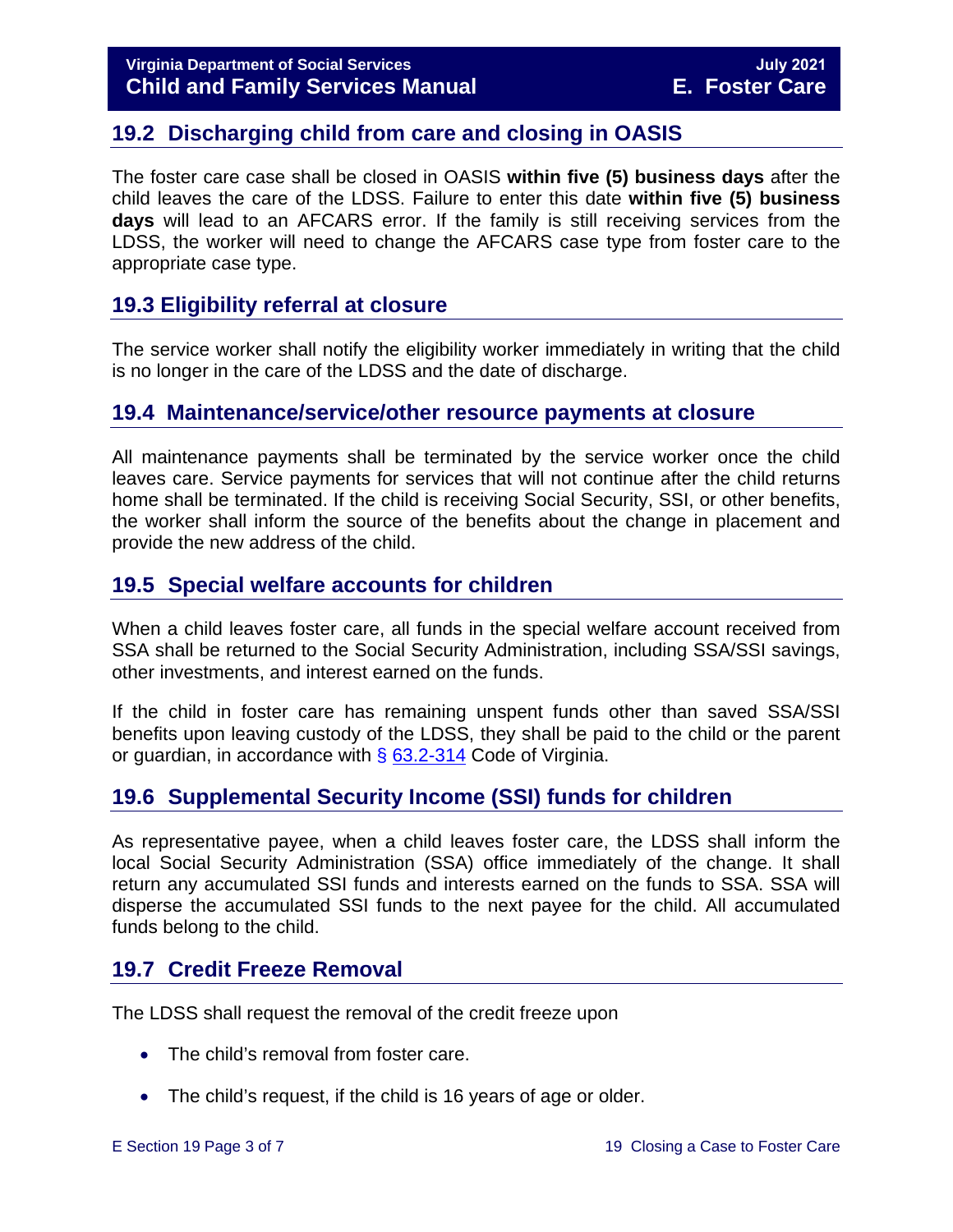• A determination by the LDSS that removal of the credit freeze is in the best interest of the child.

The PINs assigned by each credit reporting agency (CRA) will be required to lift the credit freeze. These PINs were provided to the service worker when placing the freeze and are in the hard copy of the child's case record. The LDSS shall submit to each CRA via certified mail written credit freeze removal requests and required materials, including the child's PIN, **immediately** after the child's removal from foster care.

Written request forms and documentation requirements vary according to the procedures established by each CRA. Other forms of communication, including telephone and email contacts, may be necessary to initiate a security freeze removal request. For additional information, see Credit Freezes for Children and Youth in Foster Care.

The LDSS shall document credit freeze removal activities in OASIS. Copies of the written security freeze removal request, all CRA confirmation letters and communications, and any other relevant materials shall be maintained in the hard copy of the youth's case file.

# <span id="page-3-0"></span>**19.8 Emancipation before age 18**

Youth who are at least age 16 may be legally emancipated prior to age 18 through a court hearing which finds that the youth is married, on active duty in the military, or is capable of self-support and has the parent or guardian's consent  $(\S$  [16.1-331\)](https://law.lis.virginia.gov/vacode/16.1-331/). If a child is emancipated by the court, the foster care episode ends and the case is closed.

# <span id="page-3-1"></span>**19.9 Services post foster care**

Services should be provided to the child and family to prevent the need for the child to return to foster care. For a youth who needs continuing services after emancipation, the service worker should consider services through independent living and/or refer the youth to the appropriate adult services provider.

# **19.10 Record retention at closure**

#### <span id="page-3-3"></span><span id="page-3-2"></span>**19.10.1 Record contents**

When the foster care paper case record is closed for services, the record shall contain all court orders, assessments, service plans, administrative panel reviews, and a brief closure statement identifying when the case was closed, placement of the child, and child and family adjustment. Pertinent documents including, but not limited to, eligibility determinations, medicals, and educational and social history shall also be retained. Personal items belonging to the child, such as report cards, drawings, and pictures should be given to the child.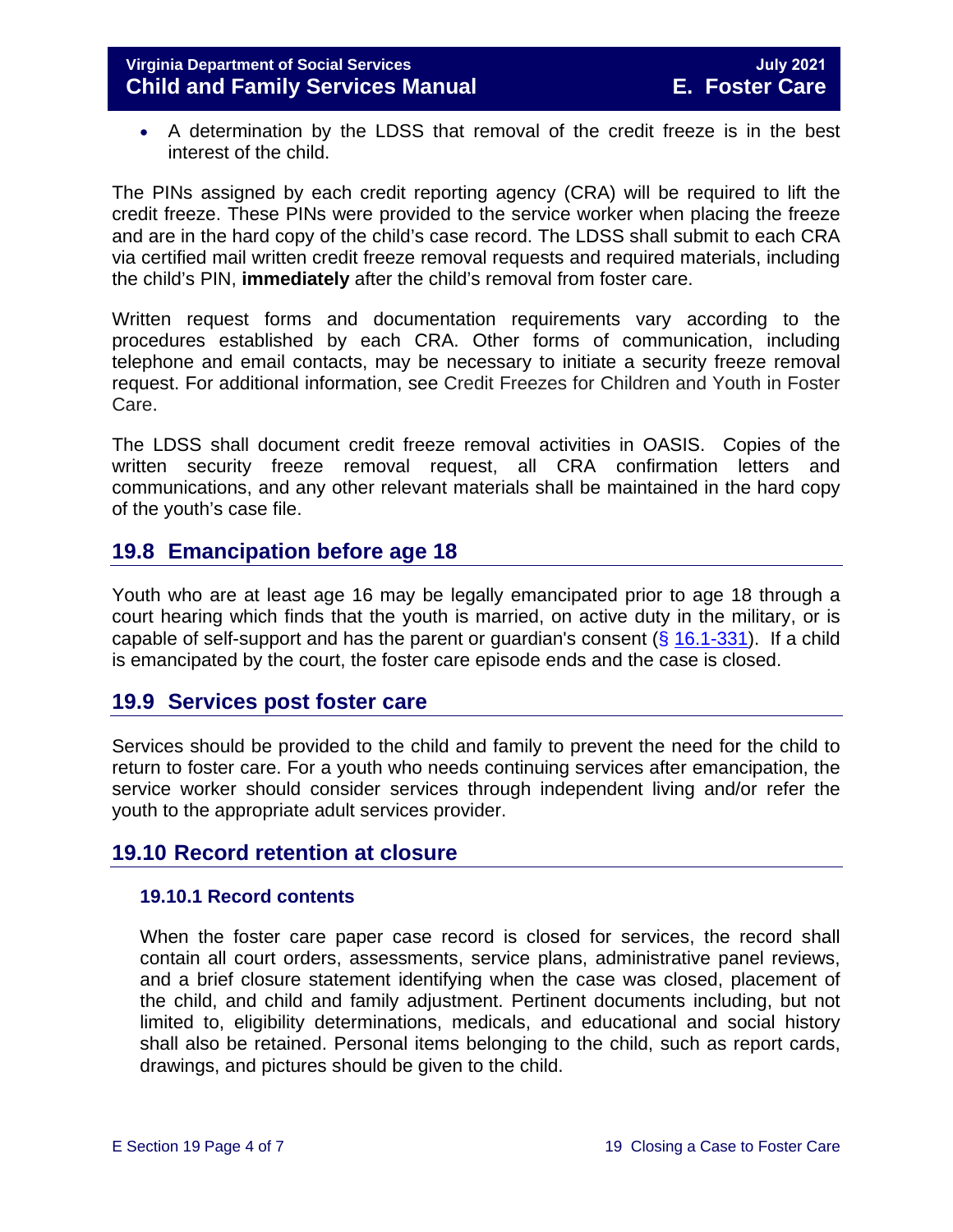When closing a case in OASIS, the final case contact should reflect the case disposition at case closure, a summary of services in place at termination, child and family adjustment, overall case progress, and a summary of the final court hearing.

Workers should follow the OASIS procedures for discharging a child from care and, when applicable, case closure. Closed cases in OASIS remain available as readonly documents and foster care reports may be printed if necessary. It is not necessary to print and store OASIS screens as paper documents in the case record.

# <span id="page-4-0"></span>**19.10.2 Length of time service records shall be retained after closure**

The following social service records for city and county governments shall be retained as described in the chart below. The [retention schedule](http://www.lva.virginia.gov/agencies/records/sched_local/GS-15.pdf) is available online from the Library of Virginia.

| <b>Service Records</b>                                                                                                                                                                                 | <b>Time Retained</b>                                                                                                                                                                                             |
|--------------------------------------------------------------------------------------------------------------------------------------------------------------------------------------------------------|------------------------------------------------------------------------------------------------------------------------------------------------------------------------------------------------------------------|
| Services to children in foster care<br>who were never adopted nor<br><b>reunited</b> with their families (SS<br>63.2-904 and 63.2-908)                                                                 | • Retained permanently in the locality.<br>• Records can be transferred to microfilm (17<br>VAC 15-20-10, et. seq.).<br>• See Standards for Microfilming Public<br>Records at the Library of Virginia's website. |
| Services to children in foster care<br>who were reunited with their<br>biological families before<br>reaching majority (§ 63.2-904)<br>including children who have<br>custody transferred to relatives | • Retained for one year after the children's<br>21st birthday, then destroyed (see Section<br>19.9.3                                                                                                             |
| Services to children who were<br>adopted                                                                                                                                                               | • The locality does not retain these records.<br>Records should be sent to VDSS (See<br>Section 3.9.2 of Adoption Guidance).                                                                                     |

| <b>Financial/Eligibility Records</b>                                                         | <b>Time Retained</b>                                                                                                                                      |
|----------------------------------------------------------------------------------------------|-----------------------------------------------------------------------------------------------------------------------------------------------------------|
| Children's Services Act, including<br>payment for foster care (§§ 2.2-<br>5206 and 2.2-5208) | Retained for 3 years after last Family<br>Assessment and Planning Team (FAPT) or<br>utilization review, and then destroyed (see<br><b>Section 19.9.3)</b> |
| Title IV-E eligibility including the<br>original financial records (45 CFR<br>1356.71        | Retained for 3 years after the final IV-E<br>payment, then destroyed (see Section<br>19.9.3)                                                              |

For a child who was adopted, see Chapter F. Adoption, [Section 3.9.2.](https://fusion.dss.virginia.gov/Portals/%5Bdfs%5D/Files/Adoption/Guidance/2020/section_3_finalizing%20the%20adoption-July%202020.pdf#page=29) At the time the adoption is finalized, materials remaining in the foster care paper case record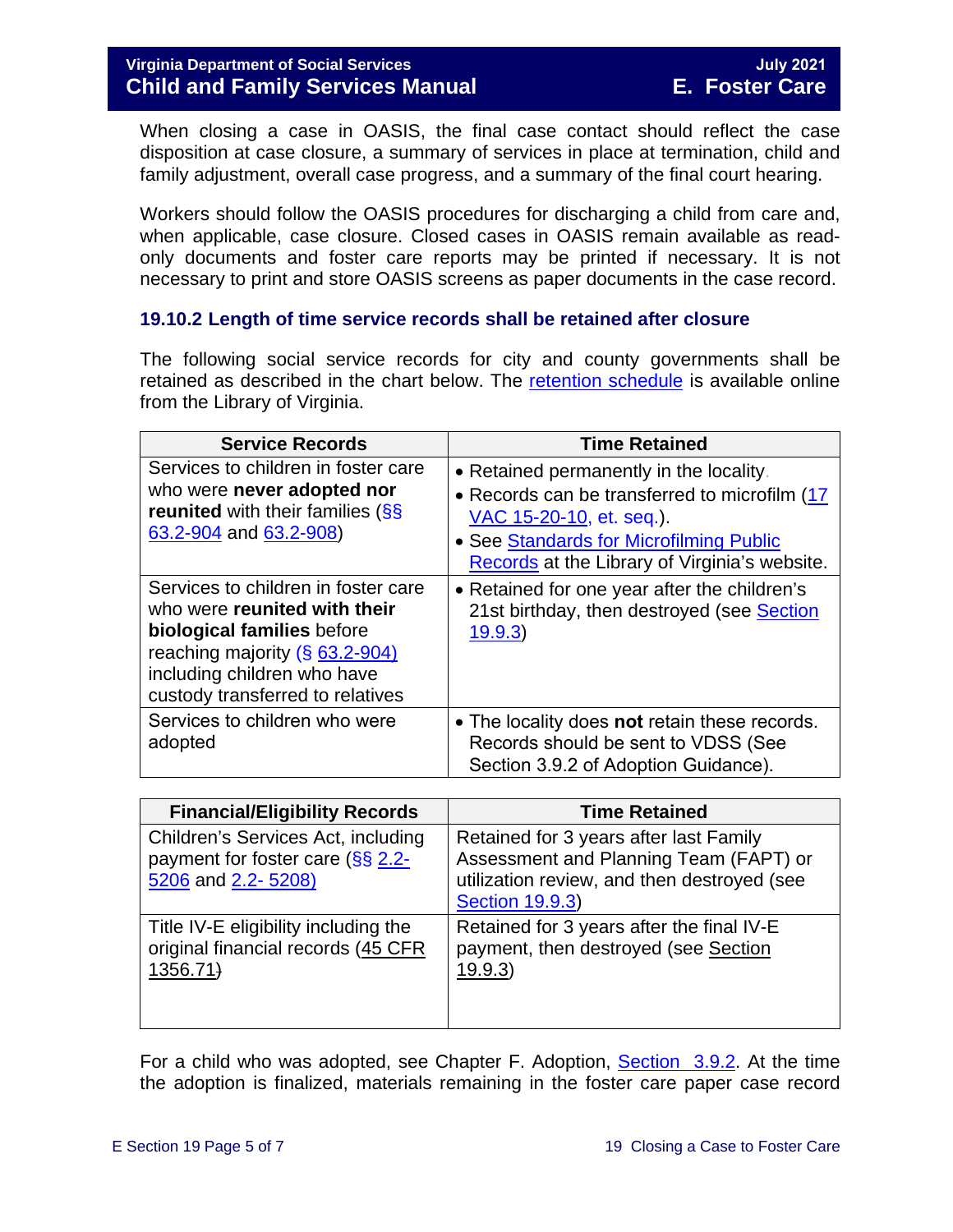are disseminated among the adoption file, the adoption assistance case record, and the child's CSA/Title IV-E eligibility record. After the adoption file, adoption assistance case record, and eligibility files are complete, the remaining items should be purged. The adoption file contains only the required items outlined in Section [3.9.2](https://fusion.dss.virginia.gov/Portals/%5Bdfs%5D/Files/Adoption/Guidance/2020/section_3_finalizing%20the%20adoption-July%202020.pdf#page=29) to be maintained by the state. Title IV-E record requirements are outlined in [Section 1.2.5 of Title IV-E Foster Care Guidance.](https://fusion.dss.virginia.gov/dfs/DFS-Home/Title-IV-E/Title-IV-E-Guidance) Disclosure restrictions apply at the time of adoption finalization, even during the 30-day timeframe allowed to create the adoption file (See [Section 5](https://fusion.dss.virginia.gov/Portals/%5Bdfs%5D/Files/Adoption/Guidance/2020/section_5_Adoption%20Disclosure-July%202020.pdf) of Adoption Guidance).

# <span id="page-5-3"></span><span id="page-5-0"></span>**19.10.3 Destruction of service records**

Records shall be destroyed only when there are no litigations, audits, or investigation of Freedom of Information Act requests.

Destruction of service records shall be done by shredding, pulping, or burning. "Deletion" of confidential or privacy protected information in computer files or other electronic storage media is not acceptable. Electronic records shall be overwritten, "wiped" clean, or the storage media physically destroyed.

Records shall be destroyed in a timely manner, defined as no later than the end of the fiscal year in which the retention period expired. Any records containing Social Security numbers shall be destroyed within six months of the expiration of the records retention period. A certificate of records destruction shall be completed and approved by the LDSS' designated records officer. After a record is destroyed, the LDSS shall forward the original certificate of records destruction to the Library of Virginia ( $\S$  [42.1 -86.1\)](https://law.lis.virginia.gov/vacode/42.1-86.1/).

#### <span id="page-5-1"></span>**19.10.4 Resources for maintaining and destroying records**

Information on the maintenance and destruction of local social service records is found in the Library of Virginia's Archival and Records Management Services Division, [Records Retention and Disposition Schedule,](http://www.lva.virginia.gov/agencies/records/sched_local/GS-15.pdf) General Schedule No. 15 County and Municipal Governments Social Services Records.

The manual, retention schedules, forms [and additional information on records](http://www.lva.virginia.gov/agencies/records/) [management](http://www.lva.virginia.gov/agencies/records/) is available at the Library of Virginia's website.

#### <span id="page-5-2"></span>**19.10.5 Access to records after closure**

When an LDSS receives a request for the release of a foster care record, including a request from a former foster youth, the LDSS should consult with legal counsel to assure the response is correct and timely. While foster care records may be exempt under FOIA, the response informing an individual of that determination should be timely. In addition, the agency may need assistance in determining if the individual making the request is an individual with a legitimate interest and what records may be released to them.